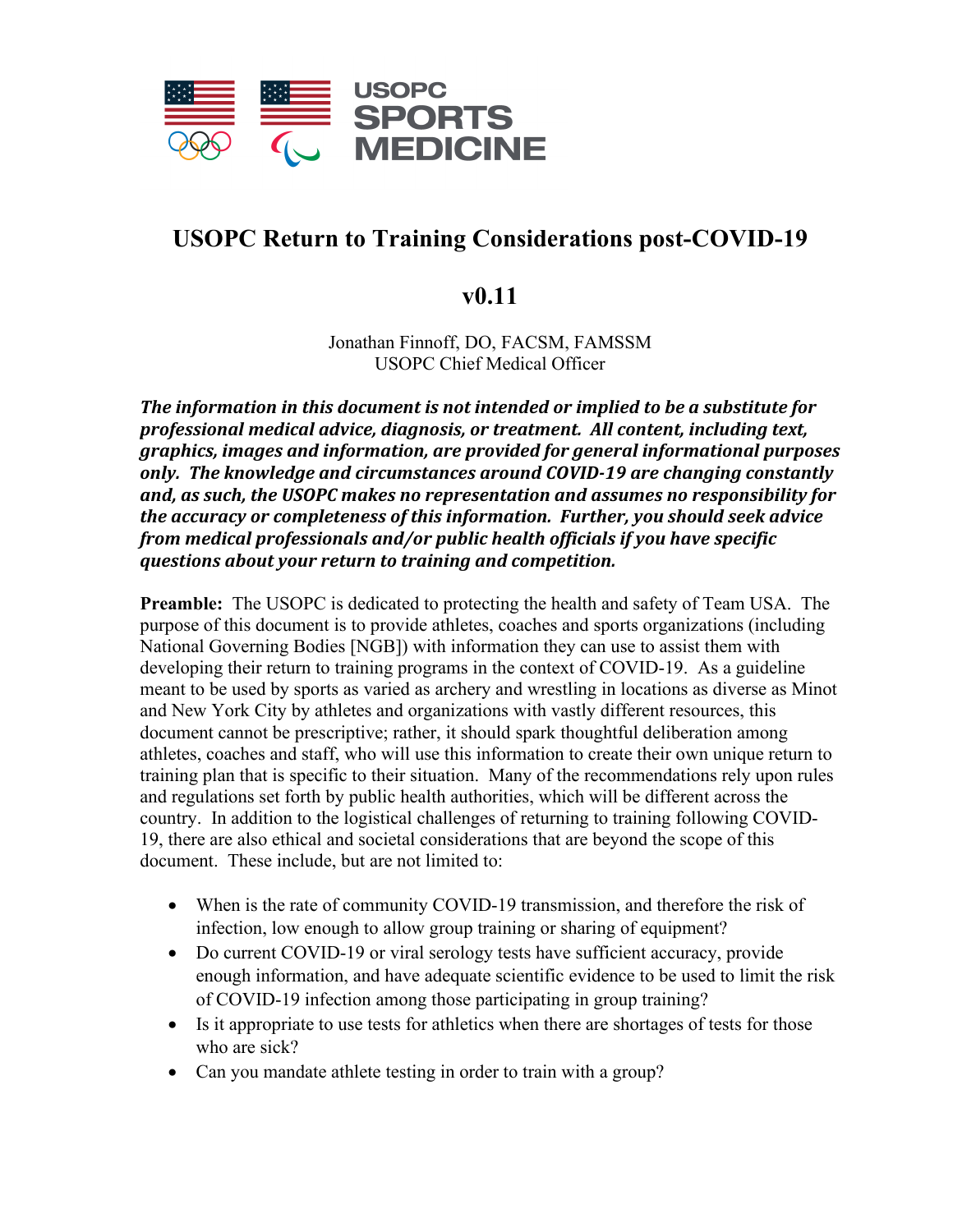

- Is it appropriate for athletes, coaches or staff to use personal protective equipment (PPE) meant for medical personnel when there is a worldwide shortage of PPE?
- Should or can you restrict athletes from participating in practice if they arrive from a location with active community transmission of COVID-19?

Finally, although the young and healthy tend to have less severe cases of COVID-19, every case of this disease is potentially life-altering or deadly, particularly in those with risk factors that may occur in our Olympic or Paralympic athletes such as asthma, hypertension, diabetes, liver disease, kidney disease, immune suppression, or neurologic disorders affecting respiration. Until COVID-19 is either eradicated, a vaccine is developed, or a cure is found, there is no way of completely eliminating the risk of fatal infection. This should always be in the forefront of your mind when designing your return to training program.

## **Return to Training Phases**

- 1. *Phase 1*: Public health authorities require shelter in place, public training facilities are closed
	- a. Individual training sessions in your home using your own equipment
	- b. Coaching occurs virtually. No coaches or other athletes present during training.
	- c. Rigorous, frequent cleaning protocol of living space and athletic equipment with disinfectant\* wearing appropriate personal protective equipment (PPE) (i.e.: gloves, face mask, etc.) to prevent contact with contaminated surfaces and protect against toxicities associated with cleaning products
	- d. Only leave your home for essential work or errands and follow infection prevention measures when in public (Appendix 1)
- 2. *Phase 2*: Public health authorities lift shelter in place requirements, but continue to prohibit group activities and public training facilities remain closed
	- a. Individual training sessions in your home or outside (maintaining social distancing) using your own equipment
	- b. Coaching occurs virtually. No coaches or other athletes present during training.
	- c. Rigorous, frequent cleaning protocol of living space and athletic equipment with disinfectant\* wearing appropriate personal protective equipment (PPE) (i.e.: gloves, face mask, etc.) to prevent contact with contaminated surfaces and protect against toxicities associated with cleaning products
	- d. Follow infection prevention measures when in public (Appendix 1)
- 3. *Phase 3*: Public health authorities allow small group activities (< 10 people), but public training facilities remain closed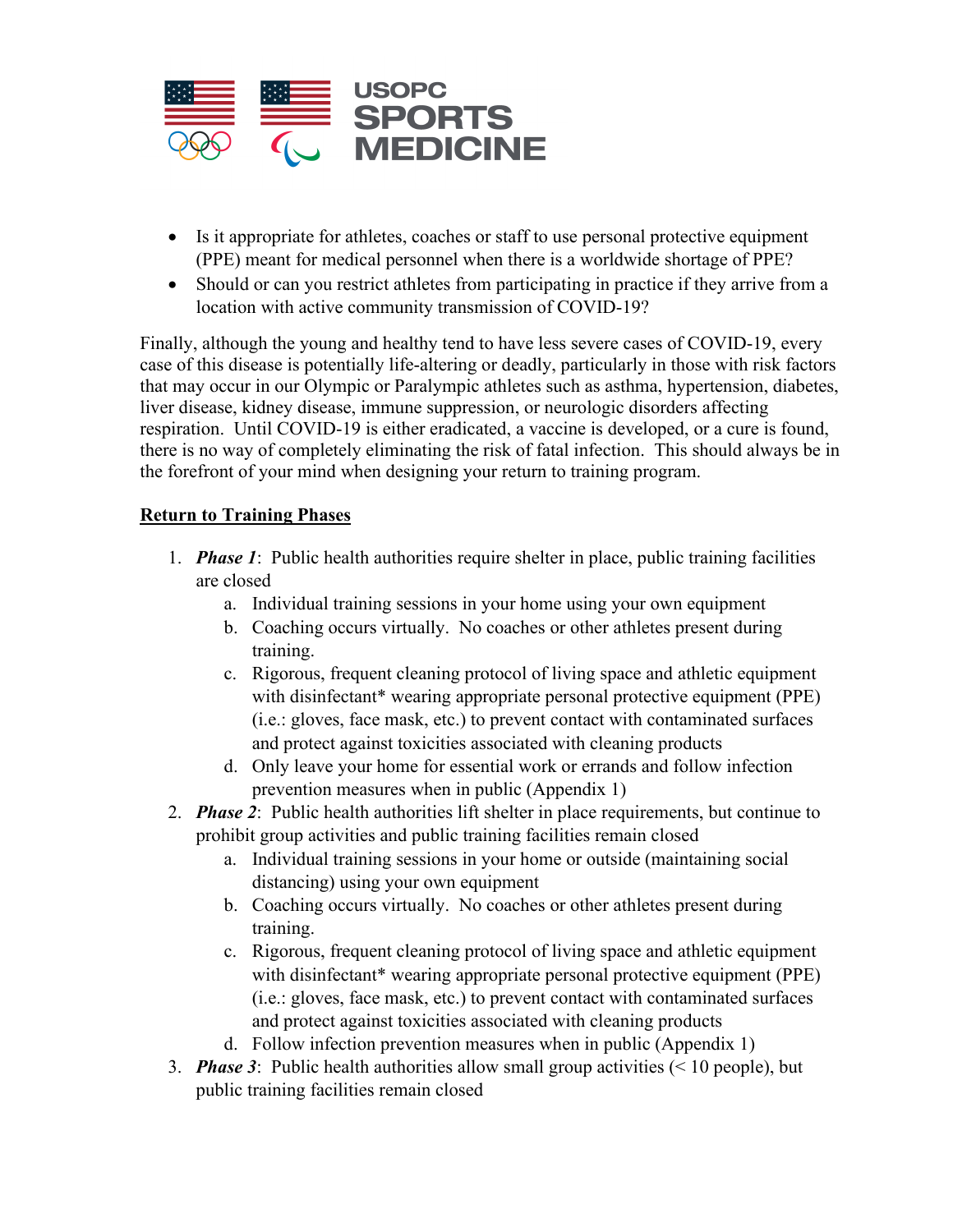

- a. Criteria for participation in group training sessions (includes athletes, coaches and staff)
	- i. Required
		- 1. No signs or symptoms of COVID-19 (Appendix 2) in the past 14 days
			- a. If the person has had a case of documented COVID-19 infection, they need a note from their doctor indicating they are cleared to participate in training
		- 2. Live in training location for 14 days prior to beginning group training
			- a. This requirement reduces the risk of introducing COVID-19 into the training group by someone traveling from a different region
		- 3. No close sustained contact with anyone who is sick within 14 days of beginning group training
			- a. Since the signs and symptoms of COVID-19 can be fairly non-specific and not just respiratory symptoms, it is recommended that athletes should not be in close sustained contact with anyone who is sick for 14 days prior to beginning group training. This requirement reduces the risk of introducing COVID-19 into the training group by someone who may have COVID-19 but isn't experiencing any symptoms yet.
	- ii. Additional or alternative criteria that could be used based upon advancements in scientific knowledge, test availability, and athlete/organizational resources\*\*
		- 1. Two negative COVID-19 tests separated by 24 hours
			- a. The tests must be performed and results available prior to beginning group training. Tests would need to be repeated if the individual:
				- i. Had close sustained contact with someone with documented COVID-19 infection
				- ii. Developed signs or symptoms of COVID-19 infection
		- 2. Coronavirus serology demonstrating prior infection (i.e.: presence of IgG), but no current infection (ie: lack of IgM)
			- a. The test must be performed and results must be available prior to beginning group training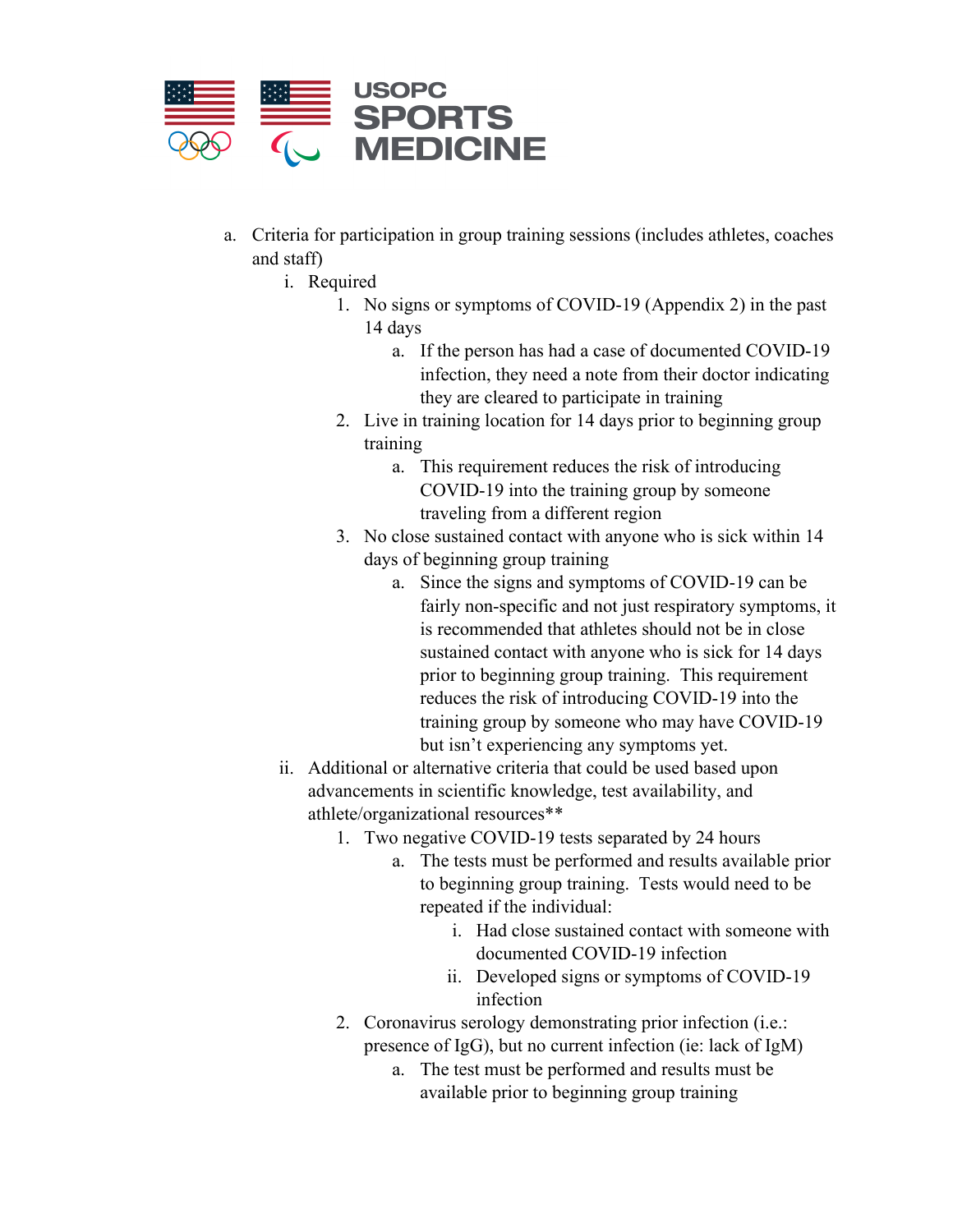

- b. Minimize changes in small group participants
	- i. If a group of individuals live together, consider assigning them to the same small group for training
- c. All participants must self-monitor for symptoms of COVID-19 twice daily (Appendix 3). If any signs of symptoms of infection are present, the participant should not attend the practice, should notify coaches and staff, and should contact their healthcare provider
	- i. Athletes must record their signs and symptoms (including temperature) on a paper or electronic log that is monitored by coaches or staff
- d. Upon arrival to train, coaches or staff should ask each athlete if they are experiencing any signs or symptoms of COVID-19 and take their temperature
	- i. If the athlete has any signs or symptoms of COVID-19, they should be sent home and instructed to contact their healthcare provider
- e. Infection prevention measures should be followed during practice and when in public (Appendix 1)
	- i. Make sure appropriate infection prevention supplies are present in multiple targeted areas (e.g., hand sanitizer, facial tissues, facial coverings, etc.)
- f. Small group training sessions should take place outside in an area where social distancing can be maintained
- g. Participants should use their own equipment and avoid touching each other with their hands
	- i. If a ball is being used (e.g., basketball), make sure only one player is using a specific region of the court and/or basket at a time, and the court in that region needs to be cleaned before another player uses the ball in that space to prevent indirect transmission from ball 1 to ground and from ground to ball 2.
	- ii. Use own water bottle, towel, personal hygiene products (e.g., soap, deodorant, etc.)
- h. No activities that would require direct (e.g., wrestling) or indirect (e.g., high jump pit, basketball) contact between athletes
- i. Rigorous, frequent cleaning schedule/protocol of equipment with disinfectant before, during, and after training \* wearing appropriate personal protective equipment (PPE) (i.e.: gloves, face mask, etc.) to prevent contact with contaminated surfaces and protect against toxicities associated with cleaning products
- j. Coaching can occur onsite, but coaches must maintain social distancing from all participants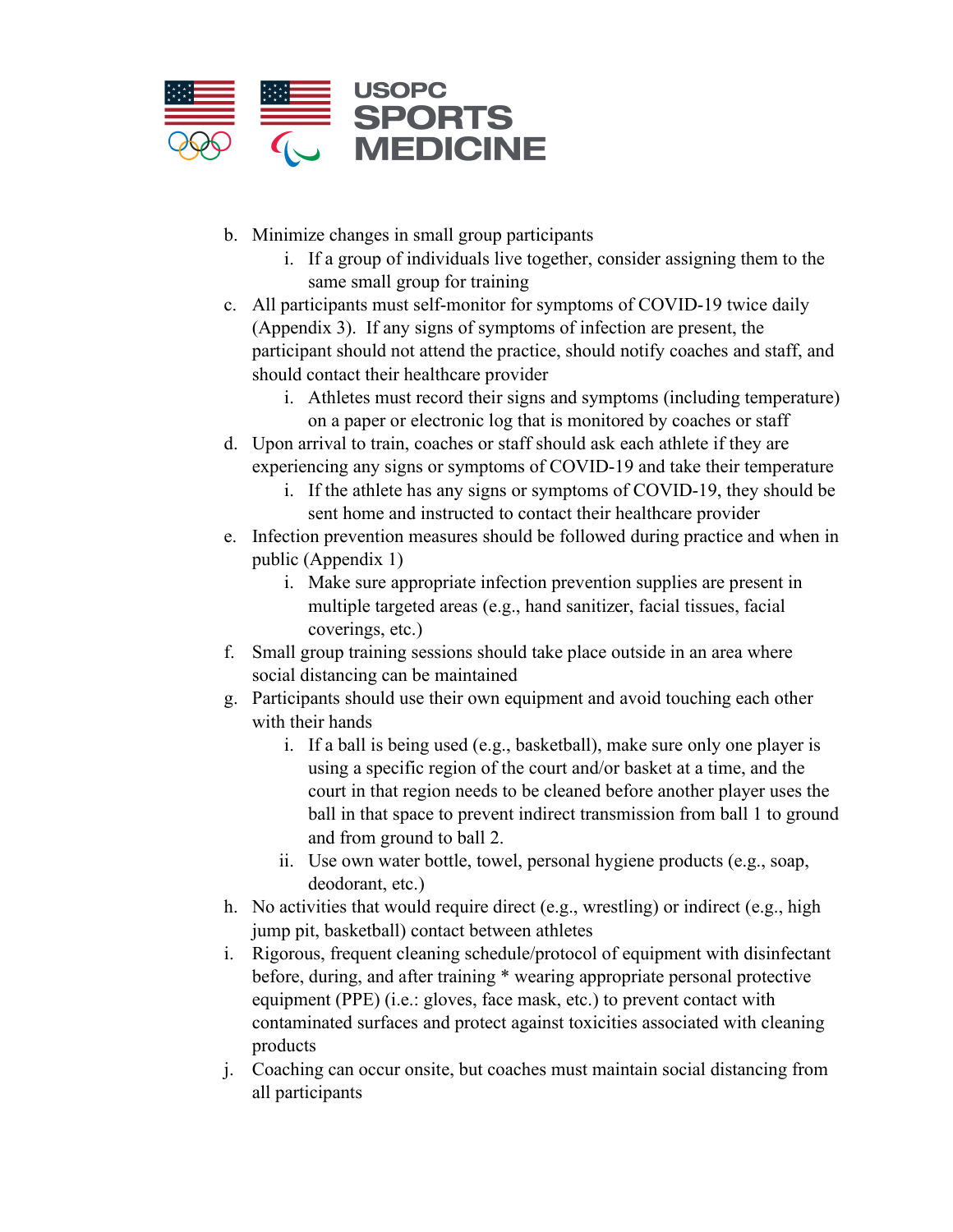

- 4. *Phase 4:* Public health authorities allow public training facilities to open, no limitations on group size
	- a. Criteria for participation in group training sessions (includes athletes, coaches and staff)
		- i. Required
			- 1. No signs or symptoms of COVID-19 (Appendix 2) in the past 14 days
				- a. If the person has had a case of documented COVID-19 infection, they need a note from their doctor indicating they are cleared to participate in training
			- 2. Live in training location for 14 days prior to beginning group training
				- b. This requirement reduces the risk of introducing COVID-19 into the training group by someone traveling from a different region
			- 3. No close sustained contact with anyone who is sick within 14 days of beginning group training
				- c. Since the signs and symptoms of COVID-19 can be fairly non-specific and not just respiratory symptoms, it is recommended that athletes should not be in close sustained contact with anyone who is sick for 14 days prior to beginning group training. This requirement reduces the risk of introducing COVID-19 into the training group by someone who may have COVID-19 but isn't experiencing any symptoms yet.
		- ii. Additional or alternative criteria that could be used based upon advancements in scientific knowledge, test availability, and athlete/organizational resources\*\*
			- 1. Two negative COVID-19 tests separated by 24 hours
				- a. The tests must be performed and results must be available prior to beginning group training. The tests would need to be repeated if the individual:
					- i. Had close sustained contact with someone with documented COVID-19 infection
					- ii. Developed signs or symptoms of COVID-19 infection
			- 2. Coronavirus serology demonstrating prior infection (i.e.: presence of IgG), but no current infection (ie: lack of IgM)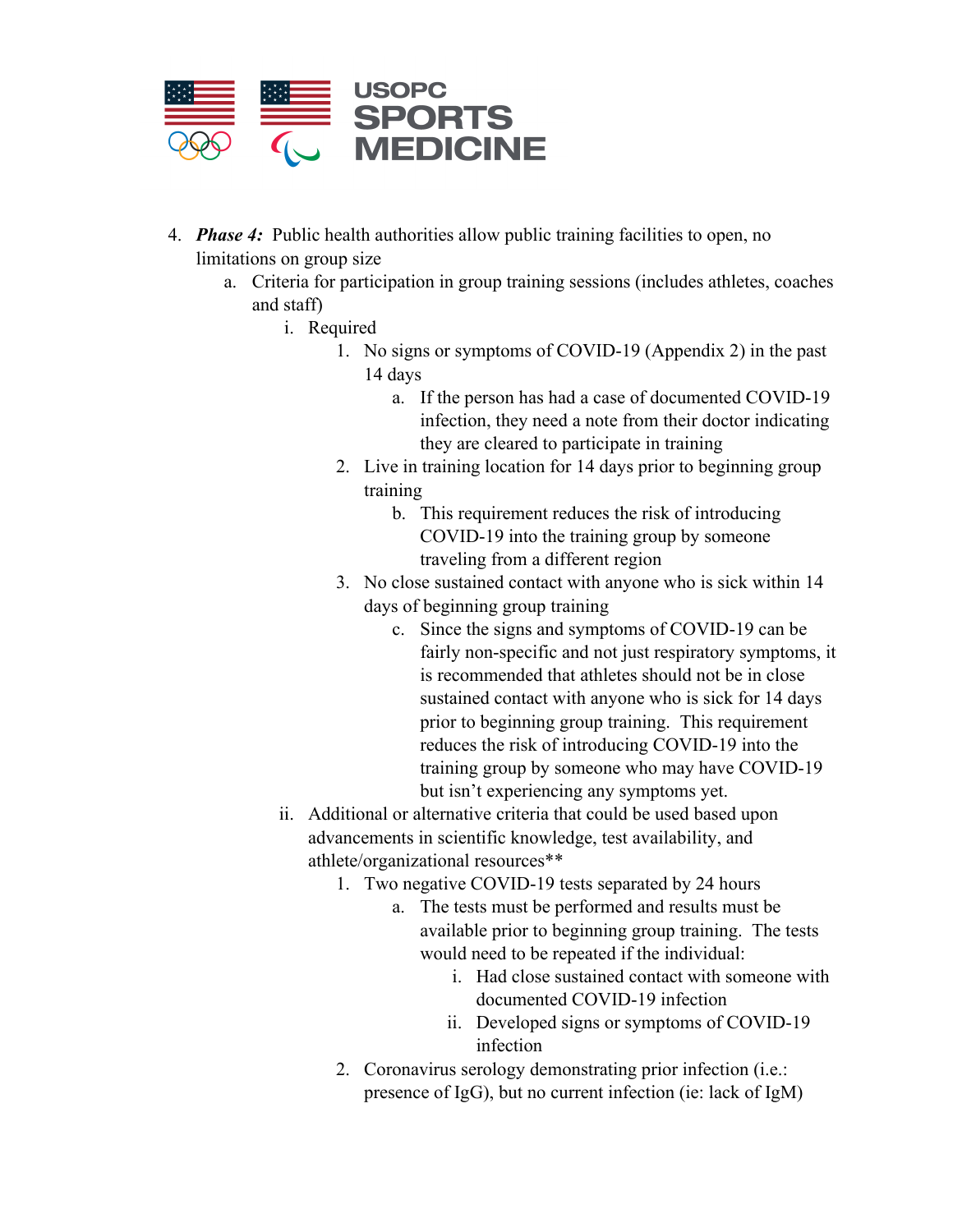

- a. The test must be performed and results must be available prior to beginning group training
- b. All participants must self-monitor for symptoms of COVID-19 twice daily (Appendix 3). If any signs of symptoms of infection are present, the participant should not attend the practice, should notify coaches and staff, and should contact their healthcare provider
	- i. Athletes must record the results of their self-monitoring on a paper or electronic log that can be monitored by coaches or staff
- c. Upon arrival to train, coaches or staff should ask each athlete if they are experiencing any signs or symptoms of COVID-19 and take their temperature
	- i. If the athlete has any signs or symptoms of COVID-19, they should be sent home and instructed to contact their healthcare provider
- d. Continue standard infection prevention measures (e.g., frequent handwashing, avoid touching your face, cover your mouth when coughing, etc.), but social distancing is no longer required
	- i. Make sure appropriate infection prevention supplies are present in multiple targeted areas (e.g., hand sanitizer, facial tissues, facial coverings, etc.)
- e. Normal sized group training sessions outside and/or inside using training facilities
- f. Participants may use each other's equipment, but equipment should be cleaned between use if possible
- g. Continue to use own water bottle, towel, personal hygiene products (e.g., soap, deodorant, etc.)
- h. Activities with direct (e.g., wrestling) or indirect (e.g., high jump pit, basketball) can resume
- i. Rigorous, frequent cleaning schedule/protocol of equipment with disinfectant before, during, and after training should continue\* including wearing appropriate personal protective equipment (PPE) (i.e.: gloves, face mask, etc.) to prevent contact with contaminated surfaces and protect against toxicities associated with cleaning products
- j. Coaching can occur onsite
- 5. *Phase 5:* A vaccine or cure for COVID-19 is developed
	- a. Incorporate COVID-19 vaccination into the standard vaccinations of athletes, coaches and staff
	- b. Continue to educate athletes, coaches and staff on the signs and symptoms of infection. If they develop signs and symptoms of infection, they should not